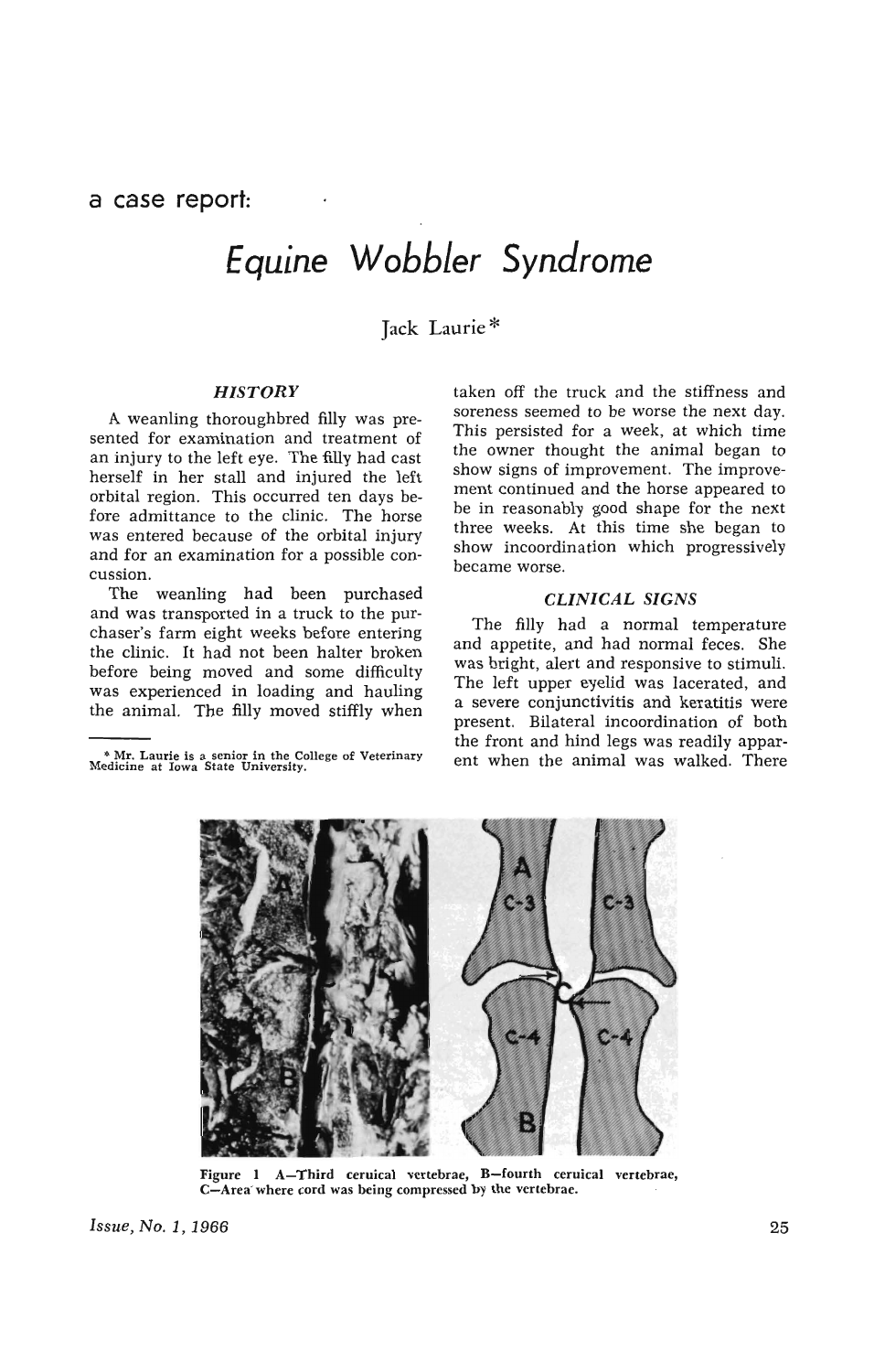was extreme weaving of the rear quarters. The front feet were not lifted when the animal was backed. When the horse was turned there was a tendency to cross the feet, and it appeared to over-reach. Also, there was a tendency for the toes to drag when walking. Radiographs were taken of the base of the skull and of the first and second cervical vertebrae. No lesions were evident upon examination of the film.

#### TREATMENT

A diagnosis of "equine wobbler syndrome" was made. No treatment other than that of the orbital lesions was made for six days. On the seventh day, lOOOmg of phenylbutazone was given intravenously in an attempt to relieve any inflammatory edema that might have been present in the region of the spinal cord. No improvement was noted. Forty-eight hours after this, the animal was found down in her stall unable to rise. The following day the filly was euthanized.

Necrospy of the animal showed a pulmonary congestion, apparently as a result of the animal remaining in lateral recumbency for an extended period of time before euthanasia. A marked narrowing of the vertebral canal between the third and fourth cervical vertebrae was noted. This was due to a new bone growth from the third cervical vertebrae. The spinal cord was grossly compressed in this area.

Histopathological examination of the spinal cord at the area of compression revealed distortion and demyelination of the nervous tissue.

#### *DISCUSSION*

Horses showing incoordination and otherwise appearing relatively normal should be suspected of being "wobblers". These animals appear bright and alert, the temperature and digestive processes are normal, and the history may or may not indicate trauma to the head or cervical re-



Figure 2. A-atlas, B-axis, C-mandible, D-Lesion in the axis causing wobbler syndrome.

26 *Iowa State University Veterinarian*